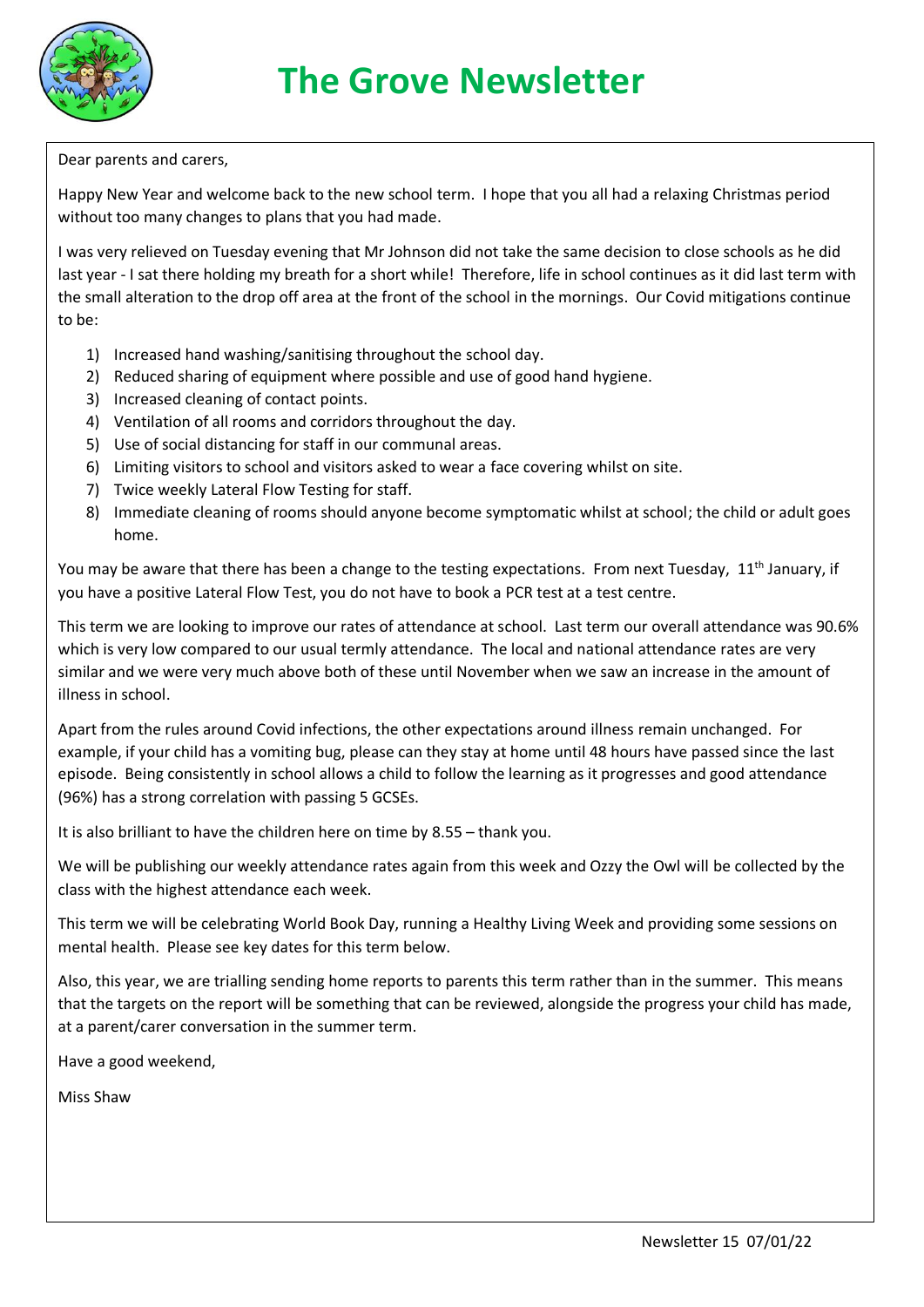

**Attendance**

## **The Grove Newsletter**



| <b>Class Name</b>   | % attendance from Wednesday 5 <sup>th</sup> January to Friday 7 <sup>th</sup> January 2022 |
|---------------------|--------------------------------------------------------------------------------------------|
| The Aviary          | 65.2                                                                                       |
| Gosling             | 91.6                                                                                       |
| Wren                | 94.2                                                                                       |
| Ostrich             | 88.2                                                                                       |
| Kookaburra          | 87.3                                                                                       |
| Flamingo            | 98.6                                                                                       |
| Woodpecker          | 75.6                                                                                       |
| Toucan              | 88.6                                                                                       |
| Hummingbird         | 92.8                                                                                       |
| <b>Whole School</b> | 88.5                                                                                       |

| Diary Dates - Spring Term 2022  |                   |                                            |  |
|---------------------------------|-------------------|--------------------------------------------|--|
| <b>Date</b>                     | <b>Time</b>       | <b>Activity</b>                            |  |
| Monday 17 <sup>th</sup> January | All morning       | Individual school photos                   |  |
| w/c 24 <sup>th</sup> January    | All week          | Healthy Lifestyle Week                     |  |
| Friday 4 <sup>th</sup> February | During school day | Year 3&4 Bikeability                       |  |
| w/c 14 <sup>th</sup> February   | All week          | Half term                                  |  |
| w/c 28 <sup>th</sup> February   | All week          | Reading week                               |  |
| Thursday 3rd March              |                   | World Book Day                             |  |
| Friday 1 <sup>st</sup> April    | 14:00             | School closes for the Easter Holidays      |  |
| Friday 1 <sup>st</sup> April    | 16:00             | The Orchard Closes for the Easter Holidays |  |